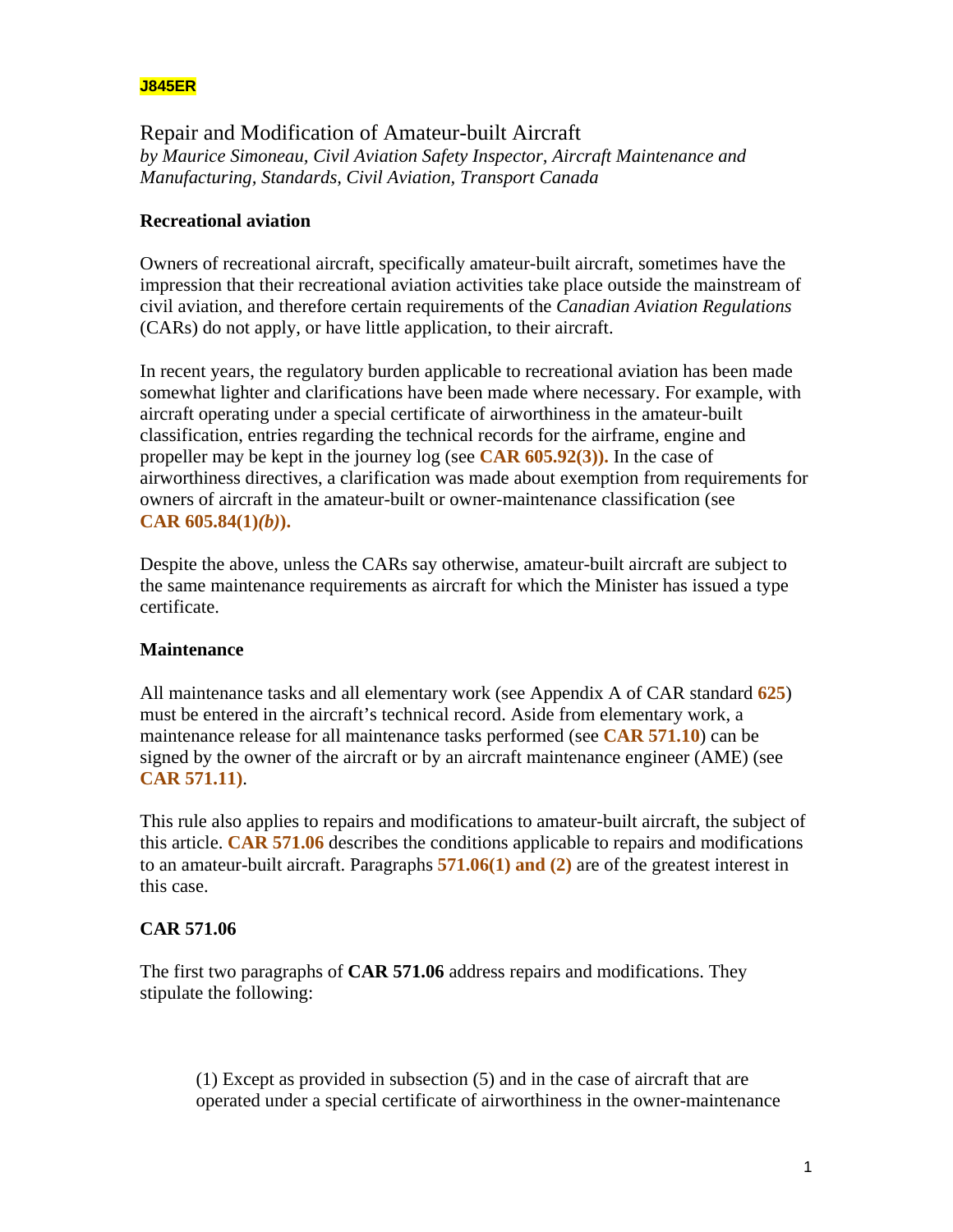classification, a person who signs a maintenance release in respect of a major repair or major modification on an aeronautical product shall ensure that the major repair or major modification conforms to the requirements of the relevant technical data

(*a*) that have been approved or the use of which has been approved within the meaning of the term "approved data" in section **571.06** of the *Airworthiness Manual*; or

(*b*) that have been established within the meaning of the term "specified data" in section **571.06** of the *Airworthiness Manual.* 

(2) Except as provided in subsection (5), a person who signs a maintenance release in respect of a repair or modification, other than a major repair or major modification, shall ensure that the repair or modification conforms to the requirements of the relevant technical data within the meaning of the term "acceptable data" in section **571.06** of the *Airworthiness Manual*.

Admittedly, **CAR 571.06** is hard to understand, and the somewhat convoluted wording does not help. To make it easier to understand, here is a simplified version of these two paragraphs:

a) all repairs and modifications must be performed in accordance with acceptable technical data, within the meaning of the term "acceptable data" in section **571.06** of the *Airworthiness Manual*;

b) all major repairs and major modifications on an aircraft for which a type certificate has been issued or accepted by the Minister for the purposes of issuing a certificate of airworthiness must be performed in accordance with either "approved" technical data, within the meaning of the term "approved data" in section **571.06** of the *Airworthiness Manual*, or "specified" technical data, within the meaning of the term "specified data" in section **571.06** of the *Airworthiness Manual*;

c) aircraft for which a special certificate of airworthiness in the ownermaintenance classification has been issued are exempt from the requirement to perform major repairs and major modifications in accordance with "approved data" or "specified data", within the meaning of the terms "approved data" and "specified data" in section **571.06** of the *Airworthiness Manual*; major repairs and major modifications may be performed in accordance with "acceptable data", i.e. acceptable to the Minister.

The above version makes it clear that only the general rule in a) applies to amateur-built aircraft. Versions b) and c) above are exceptions to the rule; b) is an exception to a), and c) is an exception to b).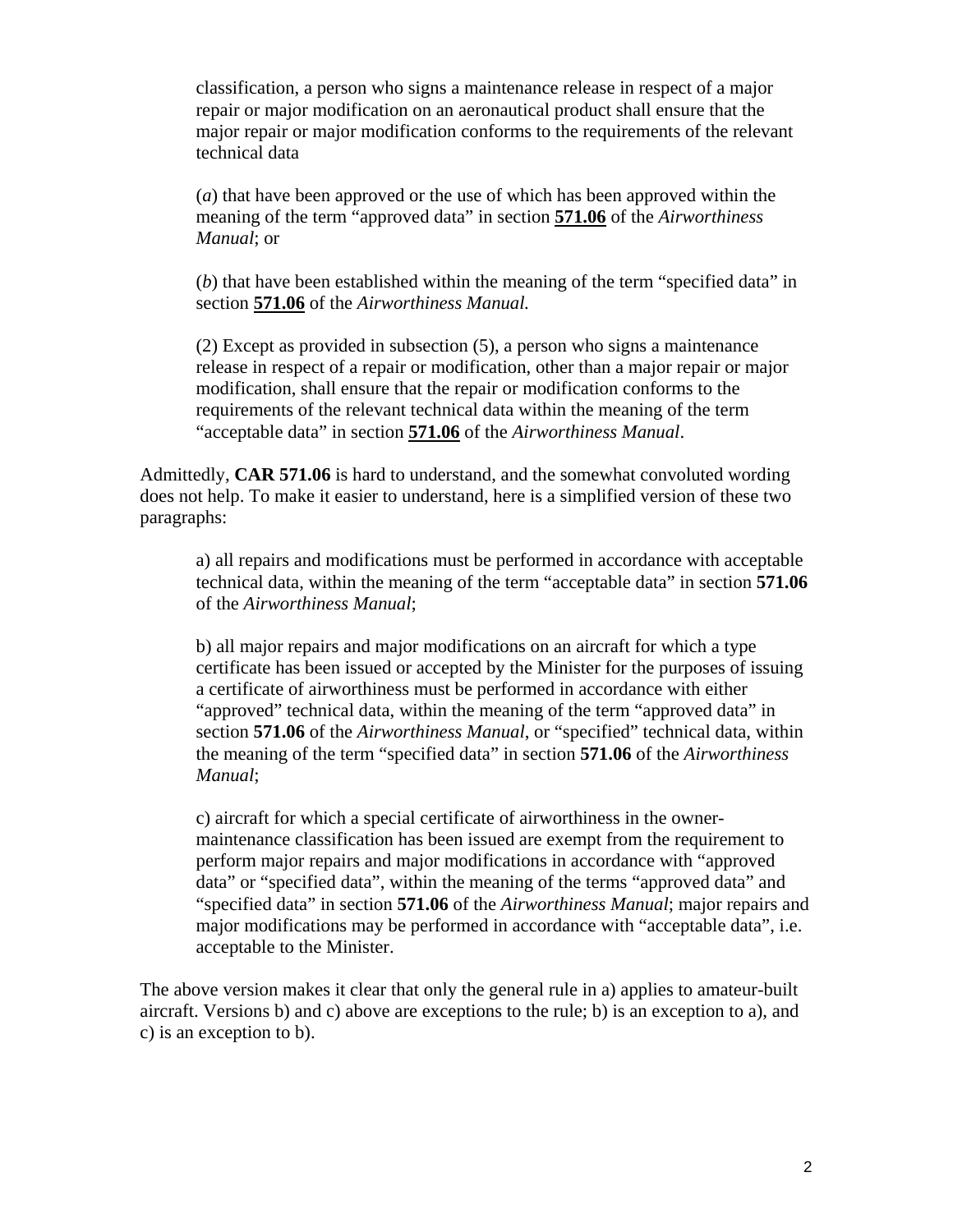# **General rule**

The general rule, as stated in  $a$ ) – "all repairs and modifications must be performed in accordance with acceptable technical data, within the meaning of the term "acceptable data" in section **571.06** of the *Airworthiness Manual*" – is applicable to all aircraft, whether certified or not, whether used under a certificate of airworthiness or a special certificate of airworthiness, and whether used for commercial or recreational purposes. The same rule applies to all aircraft, including amateur-built aircraft.

The general rule specifies that technical data must be "acceptable" in order to perform any repair or modification. The data include:

- a) drawings and methods recommended by the manufacturer of the aircraft, component, or appliance (manufacturer's maintenance manual, structural repair manual, overhaul manual, service bulletins, technical instructions);
- b) Transport Canada advisory documents; and
- c) advisory documents issued by foreign airworthiness authorities with whom Canada has entered into airworthiness agreements or understandings such as current issues of Advisory Circular (AC) **43.13-1** and **-2** issued by the U.S. Federal Aviation Administration (FAA), Civil Aviation Information Publications issued by the Civil Aviation Authority (CAA) of the United Kingdom, or Advisory Circulars - Joint (ACJs) issued by the Joint Aviation Authority (JAA), or Acceptable Means of Compliance issued by the European Aviation Safety Agency (EASA).

FAA Advisory Circulars **[43.13-1B](http://www.faa.gov/regulations_policies/advisory_circulars/index.cfm/go/document.information/documentID/99861)** and **[43.13-2B](http://www.faa.gov/documentLibrary/media/Advisory_Circular/AC%2043.13-2B.pdf)** are recognized as *the* references for all amateur-built aircraft owners and manufacturers. Whether for repairing fabric coverings, refurbishing tubular members, replacing a wooden part or installing a doubler, **AC 43.13** is the go-to source of information.

Methods and drawings set out in airworthiness directives may also serve as acceptable data for repairs or modifications. While amateur-built aircraft owners do not have to comply with airworthiness directives, it is highly recommended that they review applicable directives in order to decide whether to comply on a voluntary basis in order to improve the safety of their aircraft.

However, it is possible that **AC 43.13-1B** and **43.13-2B** do not have the answer for a particular repair or modification required. In such cases, aircraft owners could either develop their own data for a repair or modification, or they could show that their data complies with standards recognized in the aviation community or with generally accepted practices. This technical data does not need to be approved by Transport Canada. The owner must ensure that the data is appropriate to the repair or modification in question. It's a matter of common sense!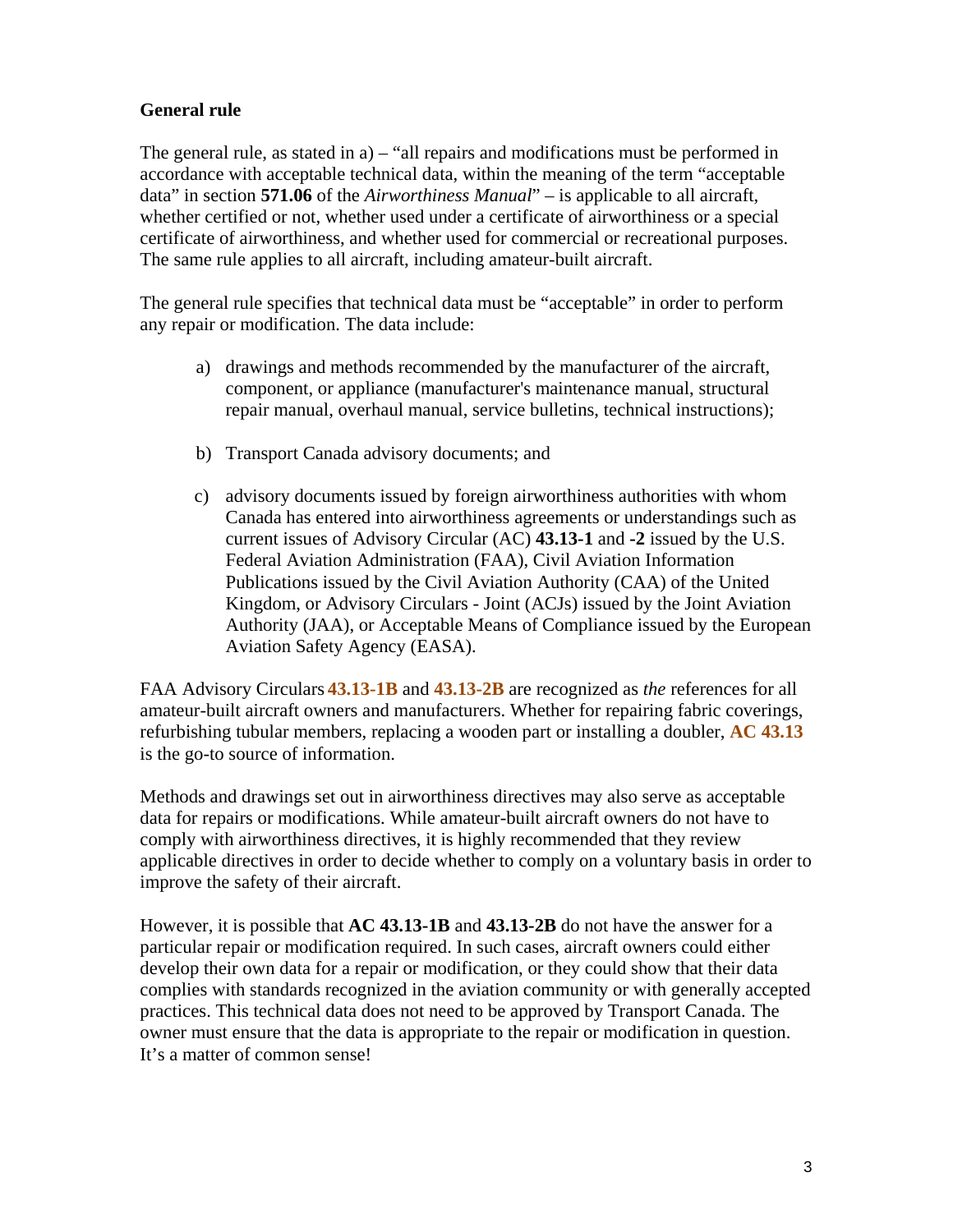The general rule that all repairs and modifications must be performed in accordance with "acceptable" technical data is the only rule that applies to amateur-built aircraft (and to aircraft in the owner-maintenance classification), which greatly simplifies things for the owner. However, it must not be forgotten that a modification may have an impact on structural strength, performance, operation of the power unit, or flight characteristics. A modification must not be taken lightly. It is important to think before acting.

# **Technical records**

Details of the repair or modification must be entered in the journey log or in the technical record, and must be accompanied by the maintenance release. It is important to enter data references; without them, the data has little value. For example, the entry might read:



FIGURE 4-36. Welded patch repair.

Lower right fuselage spar, 20 inches from the leading edge of the horizontal stabilizer: repaired by adding doubler, oxy-acetylene weld, repainted. Reference: AC 43.13.1B, chapter 4, section 5, paragraph 4.94 and figure 4-36.

The described maintenance has been performed in accordance with the applicable airworthiness requirements.

[signed] John Smith date

## **Maintenance release**

After a repair or modification, owners must not forget the maintenance release, which includes the following statement or similar: "The described maintenance has been performed in accordance with the applicable airworthiness requirements."

## **Conclusion**

Every repair or modification must be performed in accordance with acceptable technical data. This data may include analyses, calculations, references, drawings, or sketches. Every repair or modification must be entered in the appropriate technical record and there must be a maintenance release for it.